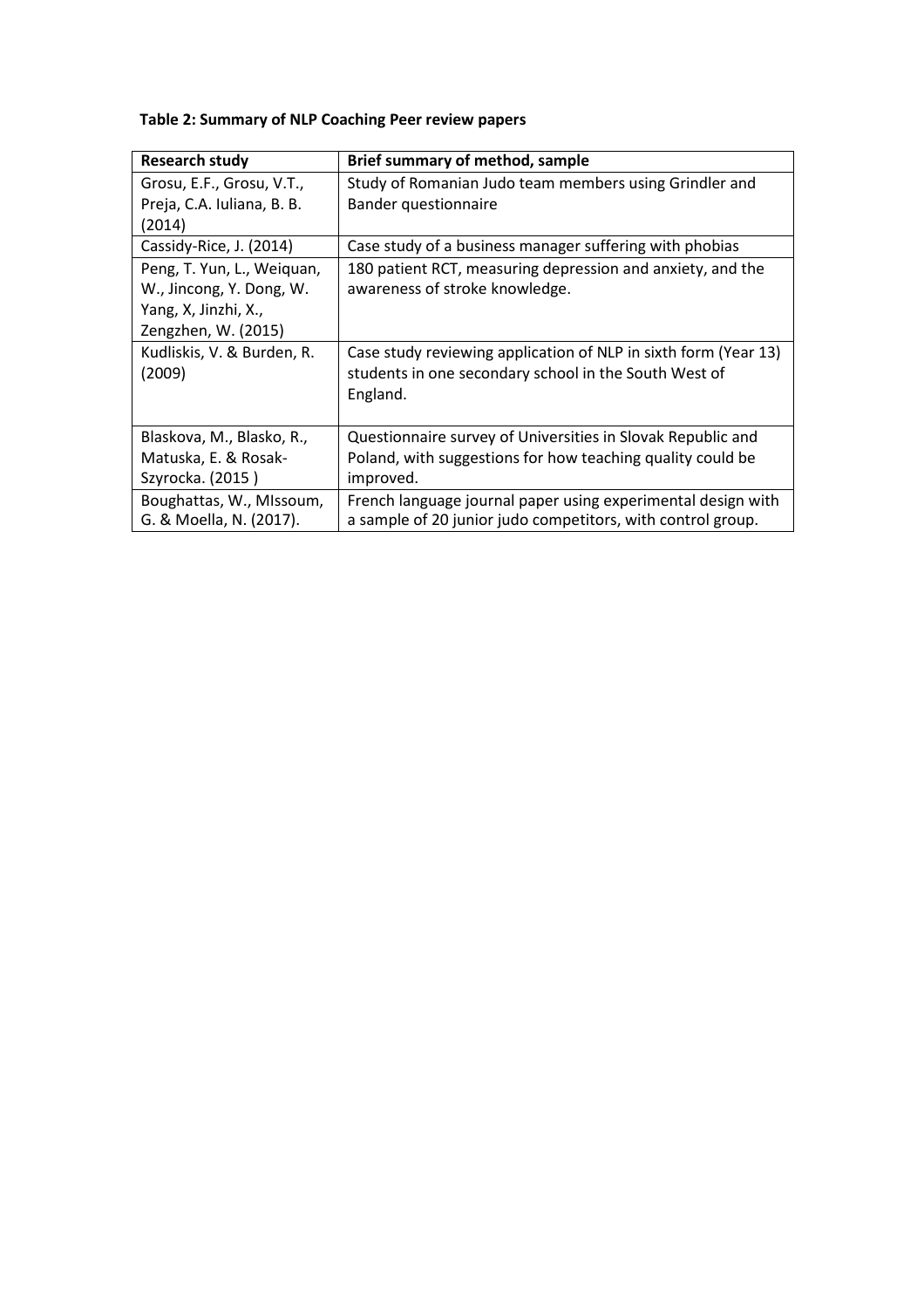| Grosu, E.F., Grosu, V.T.,<br>Popovici, S. Dumitrescu,<br>M. (2015)                                                     | Experimental design, 11 to 15 years, from Romania ski<br>competitors. A planned study to explore attention and anxiety<br>comparing NLP and a control group, and exploring gender<br>differences. No results reported.                                                                                                   |
|------------------------------------------------------------------------------------------------------------------------|--------------------------------------------------------------------------------------------------------------------------------------------------------------------------------------------------------------------------------------------------------------------------------------------------------------------------|
| Linder-Pelz, S. & Hall, M.<br>(2008).                                                                                  | A conceptual and case study paper with a life coaching client                                                                                                                                                                                                                                                            |
| Moliušytė, S &<br>Kvedaravičius, J. (2013).                                                                            | A conceptual paper in Lithuanian exploring the potential of<br>coaching and NLP to improve management performance                                                                                                                                                                                                        |
| Knight, J. (2012).                                                                                                     | A conceptual paper review the application of NLP to<br>qualitative research                                                                                                                                                                                                                                              |
| Moliušytė, S & Kvedaravičius,<br>J. (2012).                                                                            | A survey of business managers and their assumptions about<br>learning styles of employees. The results revealed manages<br>assume employees have same learning styles as they do.                                                                                                                                        |
| Laposi, E. & Dan, I. S.<br>(2014).                                                                                     | A review of NLP concepts in Romanian                                                                                                                                                                                                                                                                                     |
| Joey, L. & Yazdanifard, R.<br>(2015)                                                                                   | A conceptual paper arguing the case for NLP                                                                                                                                                                                                                                                                              |
| Stockdale, S. (2013).                                                                                                  | A qualitative study using NLP modeling techniques as a guide<br>to the interview process with driving instructors exploring<br>their teaching methods.                                                                                                                                                                   |
| Tosey, P. & Mathison, J.<br>(2010).                                                                                    | Conceptual paper exploring links between<br>psychophenomenology and NLP                                                                                                                                                                                                                                                  |
| Bimba, A., Idris, N <sup>y</sup> Al-<br>Hunaiyyan, A. Mahmud, R.<br>B., Abdelaziz, A., Khan, S. &<br>Chang, V. (2016). | A literature review of modeling relevant to knowledge-based<br>business management                                                                                                                                                                                                                                       |
| Tee, S., Jowett, R. M. &<br>Bechelet-Carter, C. (2009).                                                                | A mixed methods study, using survey and interview with 10<br>nursing students on the value of coaching as a learning<br>approach.                                                                                                                                                                                        |
| Chuecos J. R. (2015).                                                                                                  | A conceptual paper on NLP                                                                                                                                                                                                                                                                                                |
| Alexanders, J., Anderson,<br>A. & Henderson, S. (2015).                                                                | A literature review study that reported physiotherapists<br>appreciate the importance of using psychological interventions<br>within their practice.                                                                                                                                                                     |
| Hodgson, D. (2014).                                                                                                    | A qualitative study exploring cancer patient and carer's<br>attitudes. Concluded that training curriculum enhancements<br>must focus on developing care and compassionate behaviours                                                                                                                                     |
| Vlok, A. (2012)                                                                                                        | A conceptual paper proposes a competency profile for<br>innovation leaders derived from research in a South African,<br>with reference to NLP among a wide range of other models.                                                                                                                                        |
| Gray,. E., Ekinci, Y. &<br>Goregaokar, H. (2011)                                                                       | A mixed methods study examining the impact of a leadership<br>development programme. Coaches with therapy or NLP<br>backgrounds performed better than those with no therapy<br>background. However, managers on the programme did not<br>perceive the coaching to have had a significant impact on their<br>development. |
| Anderson, J. (2007)                                                                                                    | A practitioner paper examining the role of imagination, calling<br>and emotions in leadership, and the role intuition can play in<br>helping leaders, with reference to an NLP exercise for leaders<br>to help them stay intuitive.                                                                                      |